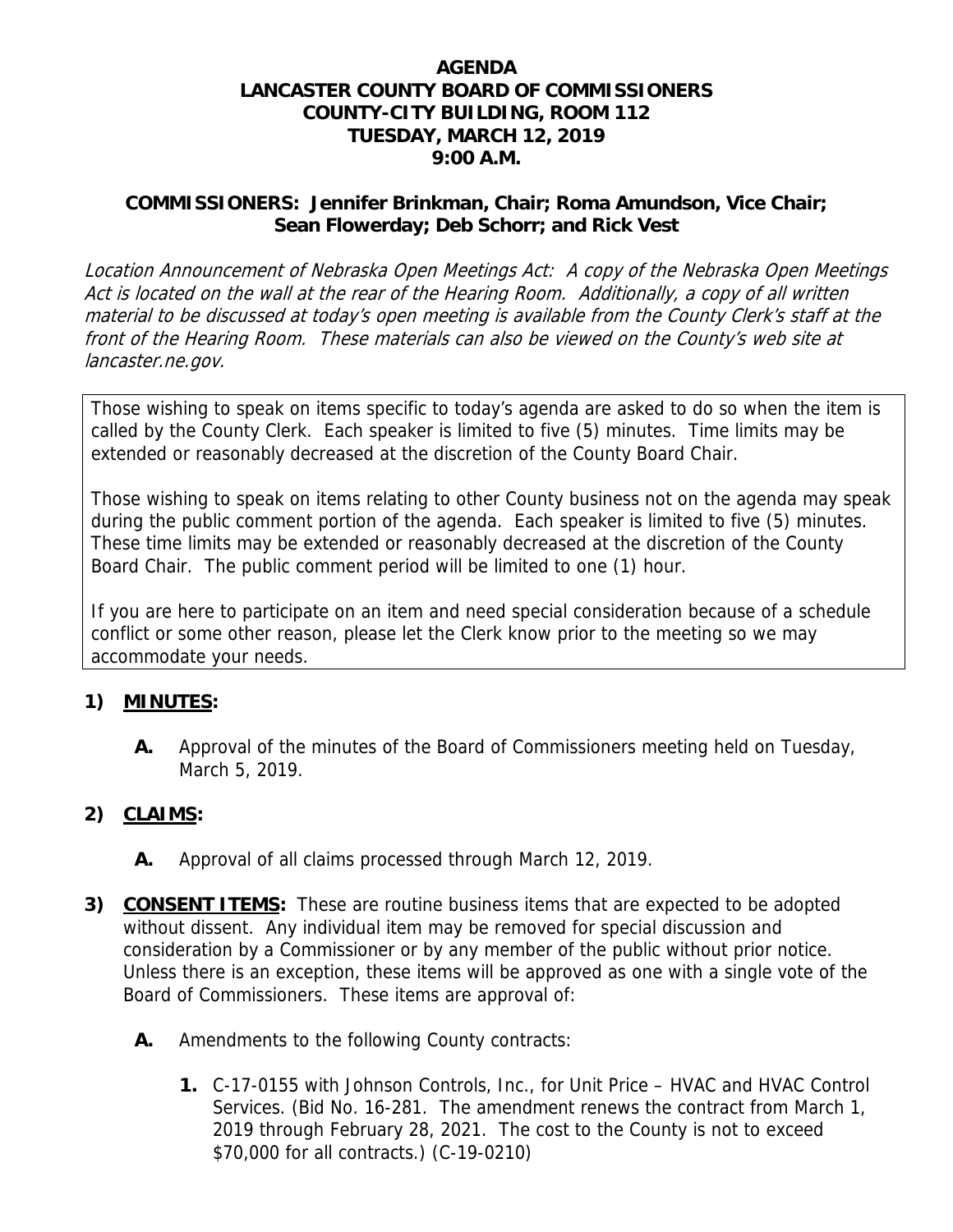- **2.** C-17-0037 with Campbell's Nurseries & Garden Centers for Landscape Installation & Maintenance Services. (Bid No. 16-290. The amendment renews the contract from March 1, 2019 through February 28, 2021. The estimated combined cost to the County is not to exceed \$15,000 for all contracts) (C-19-0211)
- **3.** C-18-0756 with Galls, LLC for Annual Supply County Corrections Uniforms. (Bid No. 18-262. The amendment adjusts line item pricing by \$15.00. The revised contract total with the price adjustment is to be \$15,015 and shall not exceed this amount without approval by the Lancaster County Board.) (C-19-0212)
- **4.** C-17-0229 with Your Next Tire (Tredz Centrall) for Annual Service Inspection and Repair of Vehicle Lifts (Quote 5533. The amendment renews the contract from March 28, 2019 through March 27, 2020. The cost to the County is not to exceed \$1,000.) (C-19-0213)
- **5.** C-16-0162 with Allan Enterprises for Annual Supply Microfilming Supplies (Quote No. 5290. The amendment renews the contract from April 5, 2019 through April 4, 2020. The cost to the County is not to exceed \$13,000.) (C-19-0214)
- **6.** C-17-0422 with The Board of Regents of the University of Nebraska, on behalf of the University of Nebraska – Lincoln and its Children's Justice Clinic at the University of Nebraska for the representation of indigent juveniles in the Separate Juvenile Court of Lancaster County. (The amendment provides that the Clinic may be appointed as Guardian Ad Litem in cases arising pursuant to Neb. Rev. Stat. 43-247(1), (2), and (4)). (C-19-0220)
- **B.** Right-of-way contracts with the following:
	- **1.** Christopher and Shannon Cuciti, South 120th Street and Van Dorn Street, in the amount of \$460. (C-19-0215)
	- **2.** The Boyer Family Trust, Jeffery S. and Shirley L. Boyer, Trustees, Southwest 2nd Street and West Princeton Road, in the amount of \$199. (C-19-0216)
	- **3.** Robert and Amy Faulk Farms, LLC, Northwest 126th Street and West Waverly Road, in the amount of \$4,939. (C-19-0217)
	- **4.** Upland Revocable Trust, Gayle Mason, Trustee, South 38th Street and Panama Road, in the amount of \$244. (C-19-0218)
- **C.** Received and placed on file the report from Assessor/Register of Deeds for February, 2019.

# **4) SPECIAL PRESENTATION:**

**A.** Commissioners' Award of Excellence Annual Award winner for 2018 - Christina Collins, Human Services, in the category of Productivity and Loss Prevention.

# **5) NEW BUSINESS:**

**A.** Special designated license application from Sesostris Shrine for an event at 1050 Saltillo Road, Roca, on Saturday, March 30, 2019. (Department recommendations forthcoming)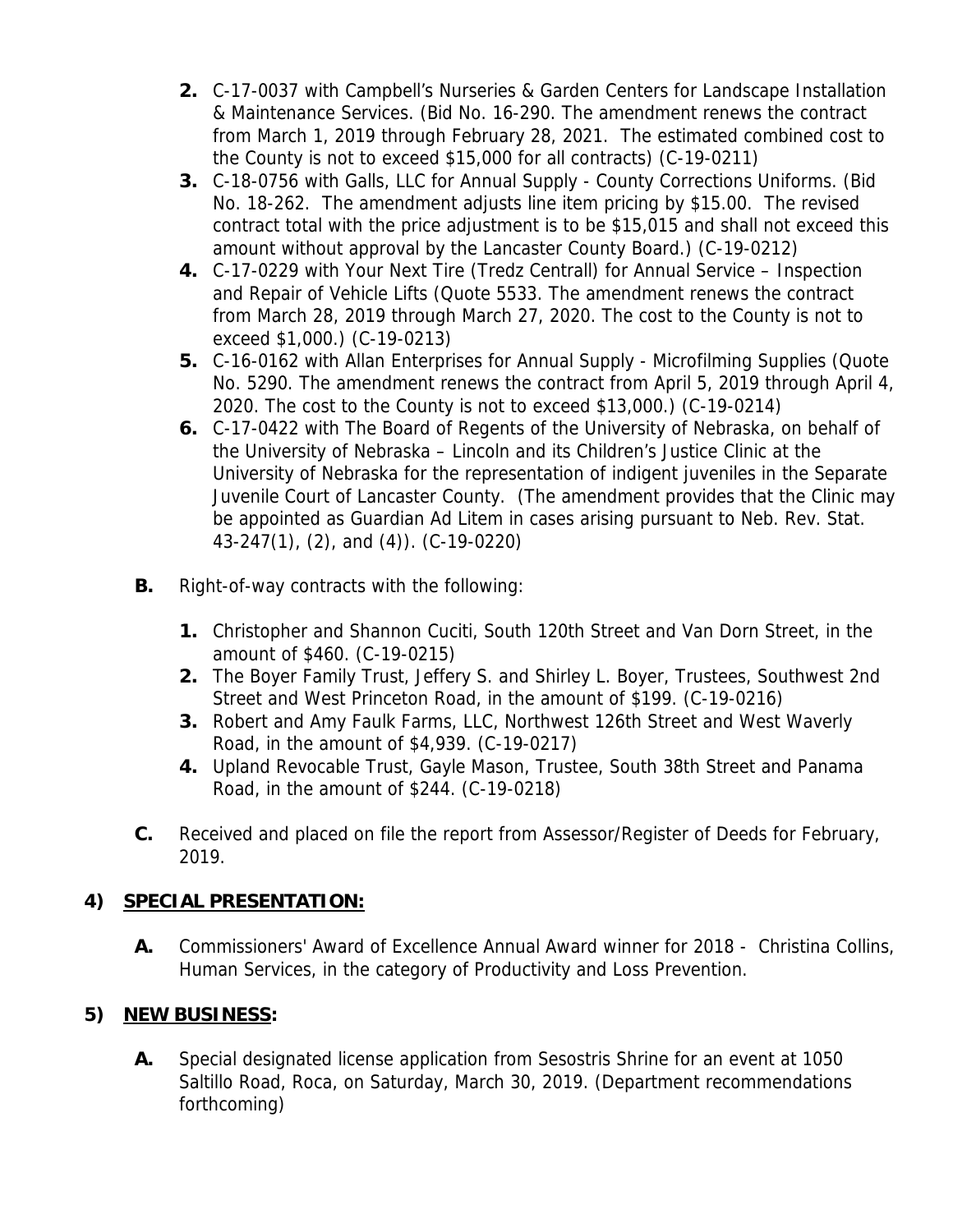- **B.** Resolution in the matter of adopting a market increase to the Attorney I and Attorney II salary schedules in the amount of 2%. (R-19-0014)
- **C.** Resolution in the matter of amending the Lancaster County Purchasing Manual. The resolution will amend the purchasing policy to allow for purchases in the open market for purchases less than \$10,000, to require all purchases between \$10,000 and \$49,999 to have three informal quotes, and to require purchases \$50,000 or more to be made through the competitive sealed bid process. The resolution will also amend the policy to only require a majority vote of the Board prior to the contract or purchase order being drawn for purchases \$50,000 or more. (R-19-0015)
- **D.** Resolution authorizing the installation of traffic control devices in Lancaster County. (R-19-0016)
- **E.** Resolution in the matter of the emergency closure of Bridge C-91. (R-19-0017)
- **F.** Resolution in the matter of proclaiming Census 2020 as a top priority. (R-19-0018)
- **G.** Renewal of agreement with Journal Star Printing, Co. (Lincoln Journal Star) for advertising for the Election Commissioner. The term of the agreement is January 1, 2019 through December 31, 2019. (C-19-0221)
- **H.** Contract with Kubert Appraisal Group in the amount of \$7,250 for appraisal services for 14 parcels in Wilderness Park, Lancaster County, Nebraska. (C-19-0219)
- **I.** Quitclaim deed from Lancaster County to Grace Lutheran Church of Walton, a Nebraska non-profit corporation, to convey property generally located in a portion of the south half of fractional Section 30, T10N, R 8E or the 6th PM vacated by County Resolution R-19-0008, in Lancaster County.
- **J.** Agreement with the Nebraska Commissioner of Labor for training grants pursuant to the Program Guidelines of the Nebraska Worker Training program. The total amount is \$6,300. The term of the agreement shall be from the date of execution through December 31, 2019. (C-19-0222)
- **K.** Recommendation from the Purchasing Agent and Youth Services Center to award a contract for Security Equipment and Installation according to the terms and pricing of the NJPA Contract #031517-SCS to Stanley Convergent Security Solutions. The total amount of the contract is \$195,521.33. (B-19-0008)
- **L.** Reappointment of Jeff Frack to the Lancaster County Board of Zoning Appeals for a five-year term commencing April 1, 2019.
- **6) PUBLIC COMMENT:** Those wishing to speak on items relating to County business not on the agenda may do so at this time.